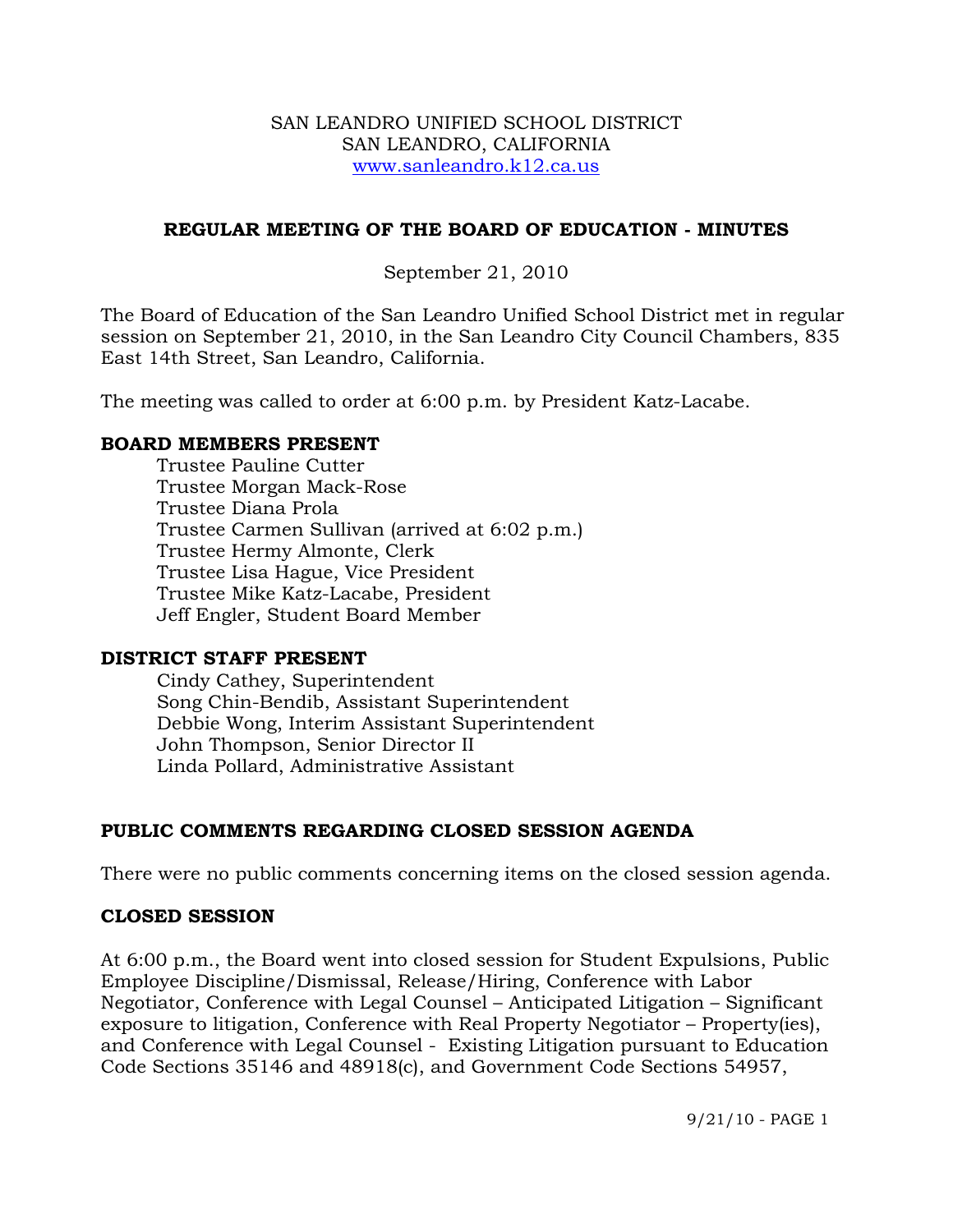54957.6, 54956.9(b), 54956.8, and 54956.9. The closed session was adjourned at 6:58 p.m.

The Board returned to open session at 7:05 p.m. with the Pledge of Allegiance to the Flag. President Katz-Lacabe said the Board had been in closed session where no action was taken.

# **APPROVAL OF AGENDA**

On a motion made by Trustee Hague and seconded by Trustee Almonte, the Board approved the agenda for the regular meeting of September 21, 2010, by a 7-0 vote.

# **PRESENTATIONS**

\* Data-Part II: 2010 Accountability Program Report (APR)

 Daniel Chaja, Assistant Director of Assessment and Program Evaluation, presented information related to the 2010 Accountability Progress Report (APR) recently released by the California State Department of Education. The APR contains the state's Academic Performance Index (API), the federal Adequate Yearly Progress (AYP) and Program Improvement (PI). The data contained District level, site specific and subgroup specific results. This presentation reflected Part II of a multi-part District data presentation.

Highlights included:

- SLUSD 2010 API:
	- $\checkmark$  11 of 12 schools grew in their API scores
	- $\checkmark$  11 of 12 schools are now at or above an API of 700
	- $\checkmark$  The average increase in District/School API was 15 points
	- $\checkmark$  Latino and African American Students Subgroups show a faster API growth over a 4-year period than their counterparts
	- $\checkmark$  Increased percent change in student racial subgroup growth ranking compared to local similar school districts
- SLUSD 2010 AYP:
	- $\checkmark$  If we continued on with the work as normal for 2009-10, San Leandro Unified could have expected 26 overall student groups would make AYP; however, business was not as usual and 74 overall student groups made AYP
- SLUSD 2010-11 PI:
	- $\checkmark$  The District did not make AYP so we are now in Program Improvement Year 2
	- $\checkmark$  One out of 5 Program Improvement (PI) Schools made AYP: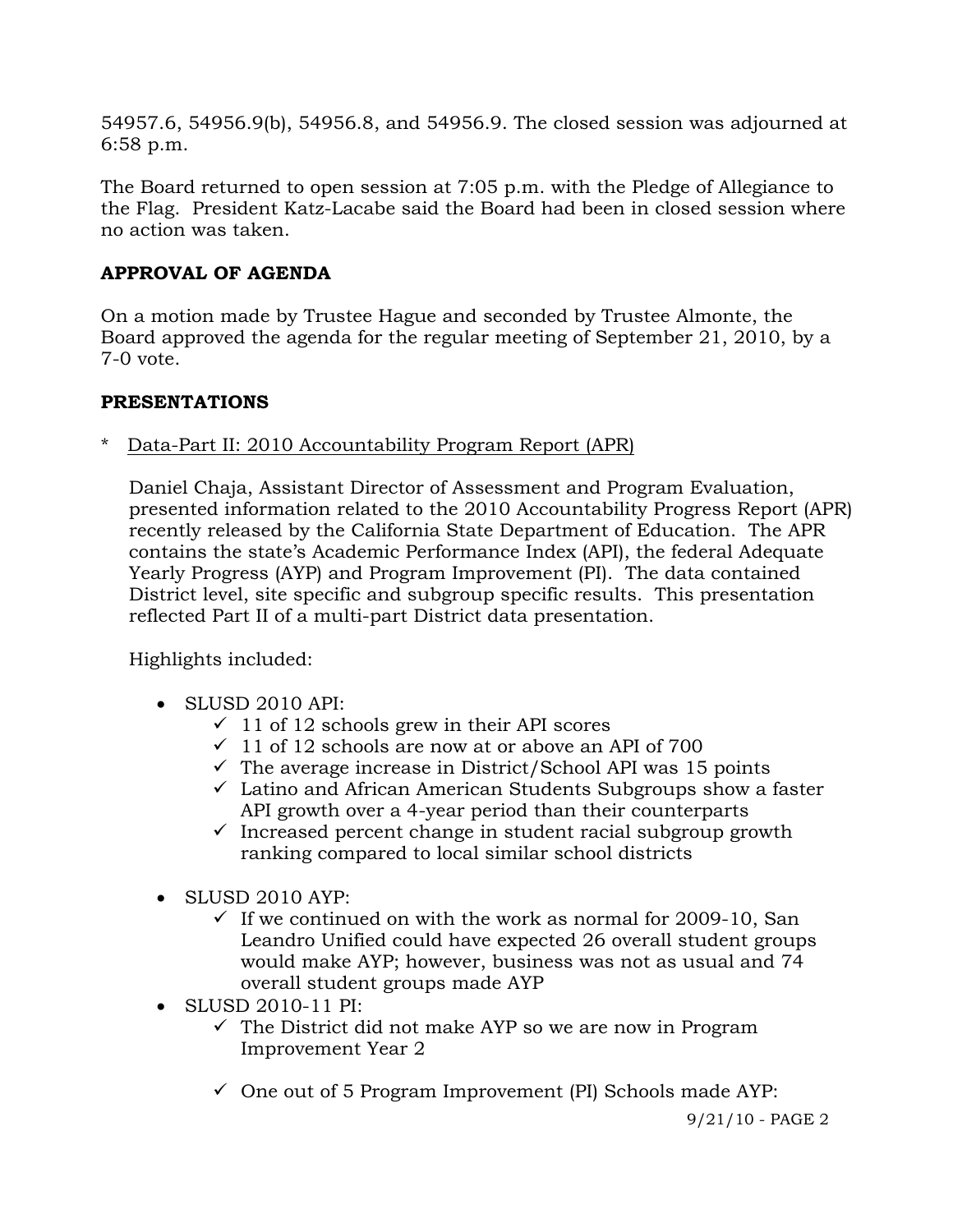- o McKinley remained at PI Year 3 and needs to make AYP for 2010-11 in order to exit Program Improvement
- o Washington advanced to PI Year 2
- o Garfield and Wilson advanced to PI Year 3
- o Jefferson advanced to PI Year 5

Looking ahead:

- The District will continue to review and analyze data to identify areas of strengths and needs across the District
- Site administrators are reviewing data with leadership teams, staffs, and parent groups to identify strengths, weaknesses, and next steps
- The District Office continues to provide leadership to our two middle schools on how to most effectively utilize their newly allocated Title I funds to address low income, lowest performing student needs
- Convened Teachers Taskforces in ELA and math to identify key standards and develop new pacing guides and benchmark assessments at grade K-9 for ELA and grade 6-9 for math
- Implementing Systematic Tiered Intervention in grades K-9
- Will implement Secondary Math Professional Development/Coaching from Alameda County Office of Education (ACOE) this year
- Applied for a \$1M math grant with ACOE for grades 3-5 to improve core math instruction for higher levels of math proficiency

Comments and concerns raised by the Board included:

- Screening assessment for K-5 ELA
- Increase in Students with Disabilities (SWD)
- How "two or more races" subgroup is calculated into the data
- African American subgroup API growth trends at Roosevelt
- Lack of improvement at Monroe compared to the other schools,
- Tiered intervention seems to be the key for success at the elementary level; however, not happy with math scores
- Differences between the two middle schools including demographics, structures and data results.

 The Board thanked staff for the very thorough and clear manner the information was presented.

#### **PRESENTATIONS**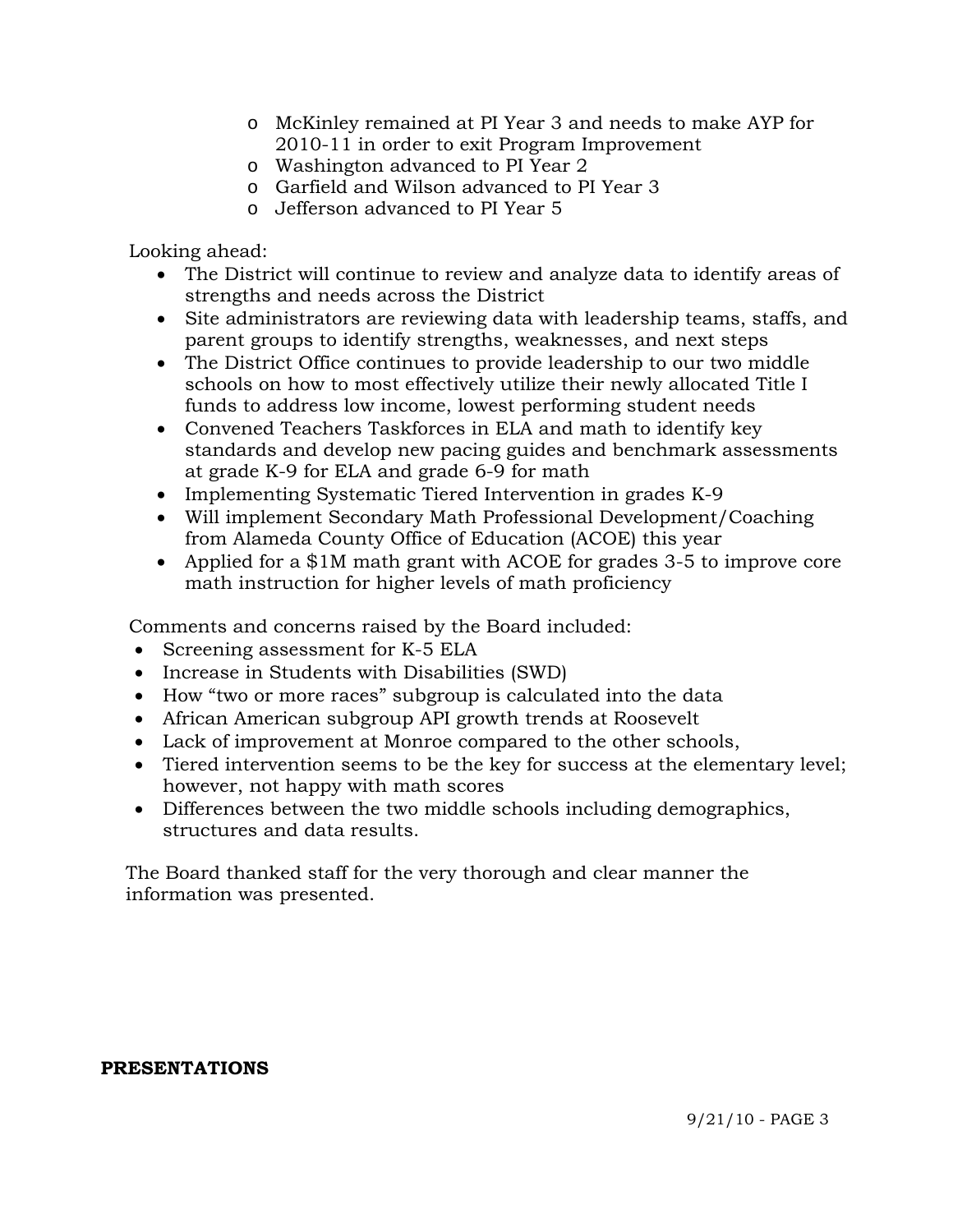## \* Lincoln High School Mural Project

 Principal Alex Harp and 2010 Lincoln High School graduate Raquel Larios, who was instrumental in the creation of the mural provided a brief presentation about the school's mural project. Lincoln High School was fortunate enough to be awarded a \$165,000/year 21st Century ASSETs Grant to offer extended learning opportunities to students after the traditional 1:30 p.m. student release time. One of the needs and desires of Lincoln's students and their families was to offer an art class. During the 2009-2010 school year, Lincoln hired an artist, Joaquin Newman, as an outside contractor. Beginning in January, Mr. Newman worked with students after school on myriad of art projects, ranging from the practice of using different media on small pieces of paper to large canvas paintings. The culminating project was a mural representing key elements of the Lincoln community. The mural design was shared as part of the presentation.

 Raquel commented that the after school art class provided students and herself as way of coming together, and encouraged their creativity and ability to express themselves in a positive manner.

 Mr. Harp provided a brief description of the mural which is painted on six four foot by eight foot (4' x 8') particle boards depicting several components, the key being a central cherry tree (San Leandro's tree) dropping ripened fruit in the form of high school graduates. Also depicted are images of students (including Raquel) engaged in artistic endeavors, yoga poses and academic tutoring, representing the creativity, differentiated experience and cooperation witnessed in the after school program. The Lincoln eagle is seen soaring in the sky, along with various cultural images representing the students' heritage. Blazoned across the mural are the words, "Lincoln High School – Learning to Make a Difference." It was also noted that the mural was completed and was on display for two end-of-the-year events, including the Lincoln graduation ceremony.

 Trustee Cutter, Chair of the Facilities & Technology Committee, added that the District's maintenance department will assist by collaborating with the Principal on the most effective way of mounting and securing the mural to the outside wall of portable 6. The mural will also be spray coated with an anti-graffiti material that also provides UV protections.

 Trustee Prola felt that this was very productive way of channeling the students' artwork into something meaningful.

## **CONFERENCE ITEM**

Facilities and Construction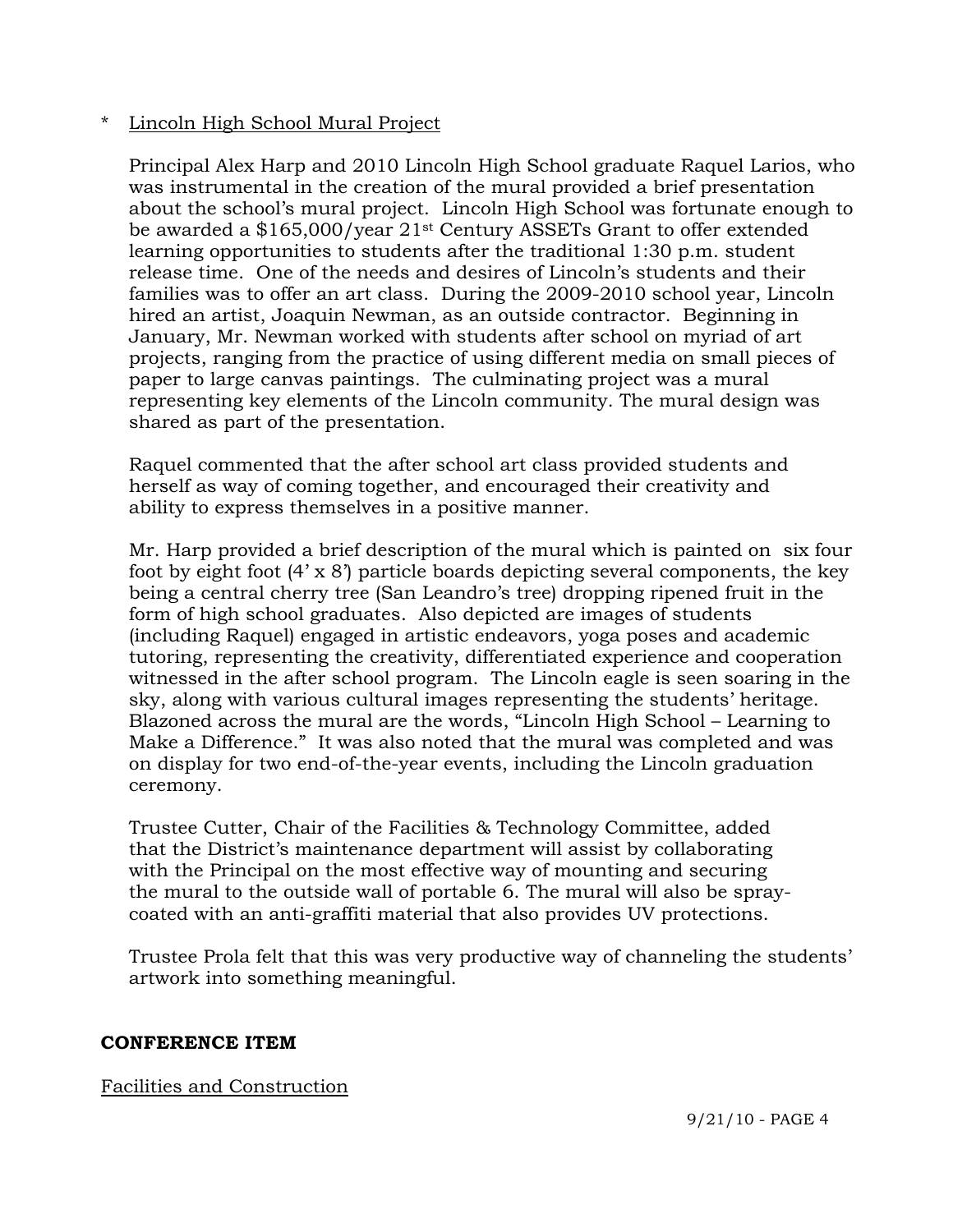## 5.1-CF Lincoln High School Mural

On a motion Trustee Cutter and seconded by Trustee Prola, the Board approved the Lincoln High School Mural project, as presented, by a 7-0 vote.

# **PUBLIC TESTIMONY ON NON-AGENDA ITEMS**

## None

## **REPORTS**

- 1) Correspondence Clerk Almonte reported receipt of the following emails from September 8, 2001 through September 20, 2010: From the San Leandro Education Foundation regarding "Buck-A-Month"; from Robin Michel regarding "Reminder: Please join us"; from Divya Bhakta regarding "FW: San Leandro High School"; from Myrna Hernandez regarding "FW: Newsletter September 8th"; from Stephen Cassidy regarding "API Results" and "East Bay Newspaper Endorsement of Measure M"; from Sheila Jordan regarding "Alameda County Board of Education Area 2 Trustee Vacancy"; from Tamara Johnson regarding "Hello to All, San Lorenzo Jr. Rebels Football Schedule"; from Deborah and Kevin Cox regarding "Pre-Screen of the documentary film "Race to Nowhere," and Director of Race to Nowhere Interviewed on CNN"; from Hendy Wijaja and Tony Santos regarding "2010 API Scores have been released"; from San Leandro Education Foundation regarding "Documentary Race to Nowhere," and "Race to Nowhere Tonight"; from Geoff Landreau regarding "Measure M"; from Victoria Wang regarding "2010 API Scores have been released"; from Sally Capituo-Ramon regarding "Garfield Newsletter"; from Jason Overman regarding "I am moving on"; and from Robin Michel regarding "Reminder: Dedication ceremony this Friday, not too late to RSVP."
- 2) Student Board Member Report Student Board member Jeff Engler updated the Board on the activities at San Leandro High School including:
	- Students are enjoving games, music, and dancing, etc. during lunch in the quad
	- Representatives from the various school clubs met with students recently at the main campus as well as the FTK campus and the meetings were very well attended
	- Freshmen elections were completed last week
	- ASB officers have been visiting the FTK campus regularly to help out with activities and to involve students as much as possible so they feel like they are part the San Leandro High School campus
	- Students are volunteering their time in support of Measure M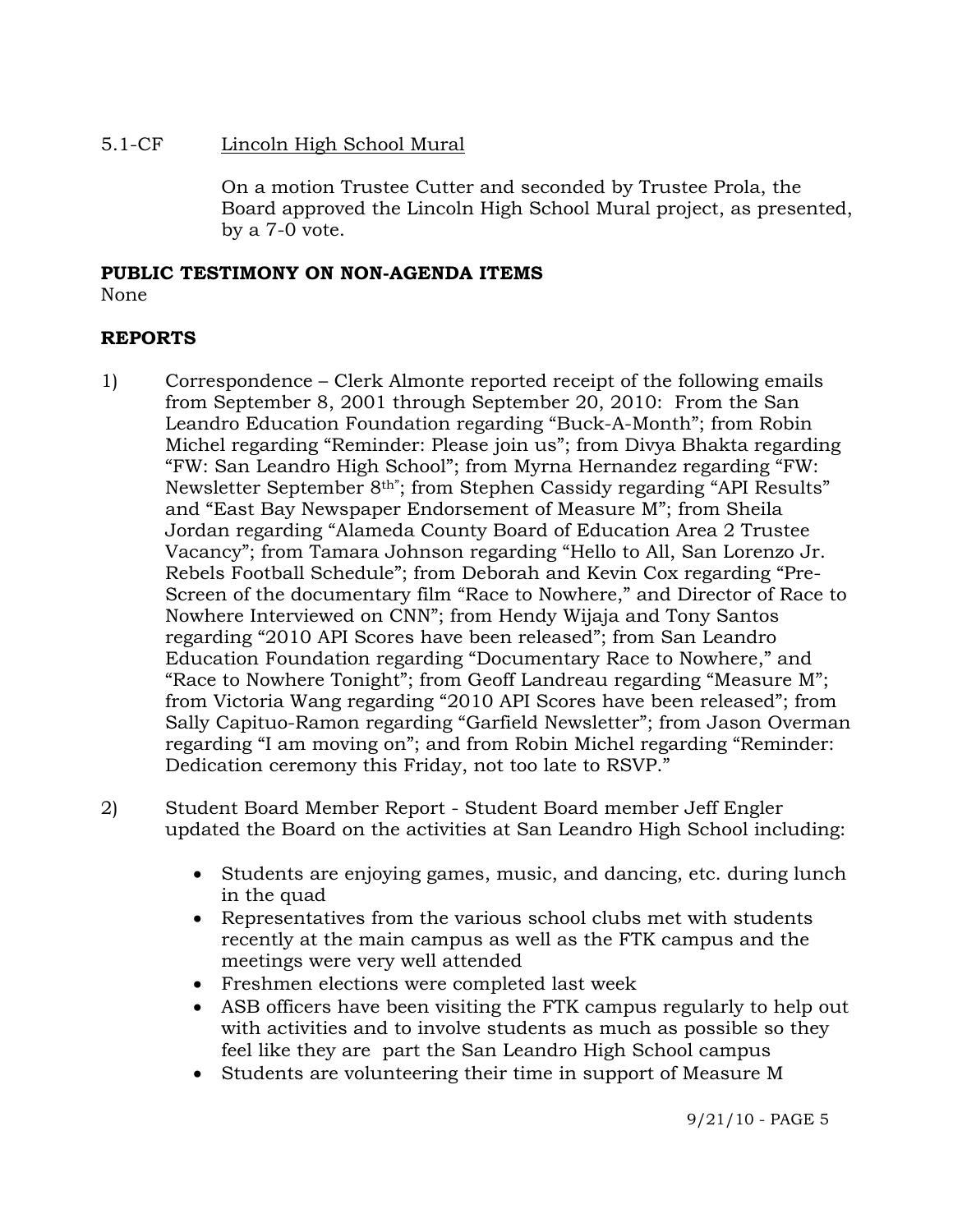Trustee Katz-Lacabe offered kudos to the students for their help building the Toyan Park playground structure.

- 3) Union Representative Reports There were not any reports
- 4) Superintendent Report Superintendent Cathey reported on the successful elementary back to school night, where she heard explanations about the reading academy, standards, class-size reduction and the impact to teachers, as well as recommendations to parents on how they can help.

Back-to-School night for the middle schools is Thursday, September 23, 6:00 p.m. Representatives from Measure M and the San Leandro Education Foundation (SLED) will be in attendance to share information.

The Fred T. Korematsu (FTK) Campus dedication ceremony will be on Friday, September 24, 3:30 p.m. The City has made available the Senior Center for parking. Superintendent Cathey also noted that California Governor Schwarzenegger was invited to the FTK dedication; however, while he is aware of our new campus, he will not be able to attend.

The Superintendent attended last night's screening of "Race to Nowhere" describing it as a "thought-provoking film, where many national issues emerged."

The Superintendent will be providing information on Measure M to the San Leandro Breakfast Club tomorrow.

Trustee Katz-Lacabe noted that there is a bill on the Governor's desk establishing January 30 as Fred Korematsu Day of Civil Liberties and the Constitution of California.

- 5) Board Committee Reports
	- Facilities/Technology Trustee Pauline Cutter reported that the committee met on September 10, 2010, and received a presentation on alternative energy (wind turbines) for the District, including Burrell Field. The committee also received a presentation regarding the Lincoln High School Mural Project.

The committee discussed Change Order #9 to the Jeff Luchetti Construction for the San Leandro High School Fred T. Korematsu Campus, Change Order #1 to the DL Falk Contract for the San Leandro High School Business Academy and Open Space Project, Change Order #4 to the Zolman Construction Contract for the Arts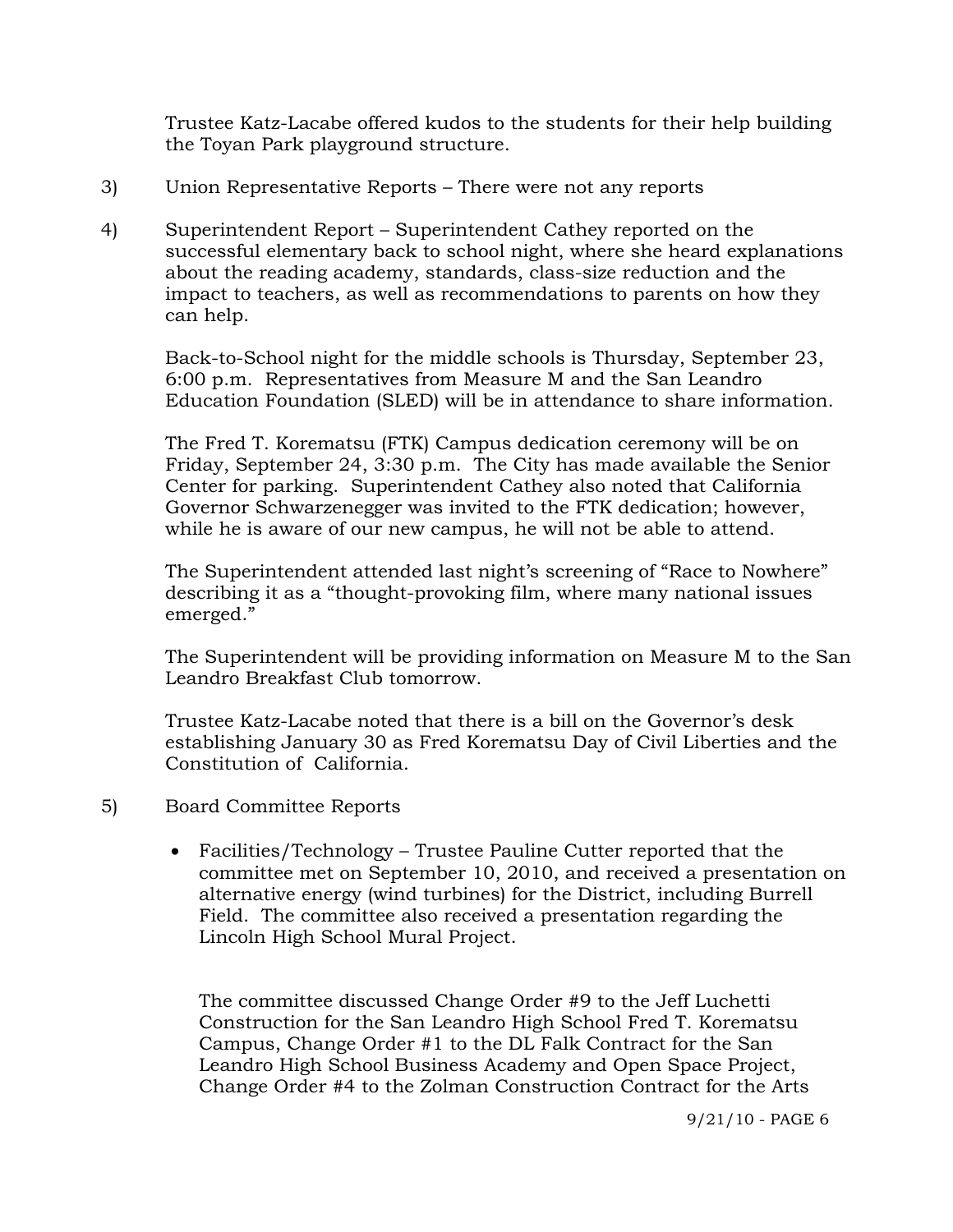Education Center, and Amendment #1 to the Inspector of Record (IOR) Contract with Shelley Coleman for the San Leandro High School Fred T. Korematsu Campus, all of which are being brought forward for action tonight. Planning on Arts Education Center operations and an update on the Fred T. Korematsu Dedication Ceremony on September 24, 2010, were also discussed.

## **CONSENT ITEMS**

#### General Services

- 1.1-C Approval of Board Minutes July 20, 2010
- 1.2-C Approval of Board Minutes August 3, 2010

#### Educational Services

- 3.1-C Acceptance of Donations
- 3.3-C Recommendation to Continue the Expulsion Order for those Students E08-09/10, E09-09/10, E14-0910, E=09/10 who have left the San Leandro Unified School District and We Are Unable to Verify the Success of Their Expulsion Order
- 3.4-C Recommendation to Terminate Expulsion Order for students E04- 09/10 and E06-09/10 who have successfully graduated from the District's Home Instruction Program or the ACOE Community Day School Program
- 3.5-C Contract Agreement Between the San Leandro Unified School District and Johnna Brooks, Cooking Instructor, for the 2010-2011 School Year at Lincoln High School
- 3.7-C Contract Agreement Between San Leandro Unified School District and Pacific Educational Group for Principal Leadership Development for 2010-2011

#### Business Operations

- 4.1-C Ratification of Payroll for August 2010
- 4.2-C Approval of Bill Warrants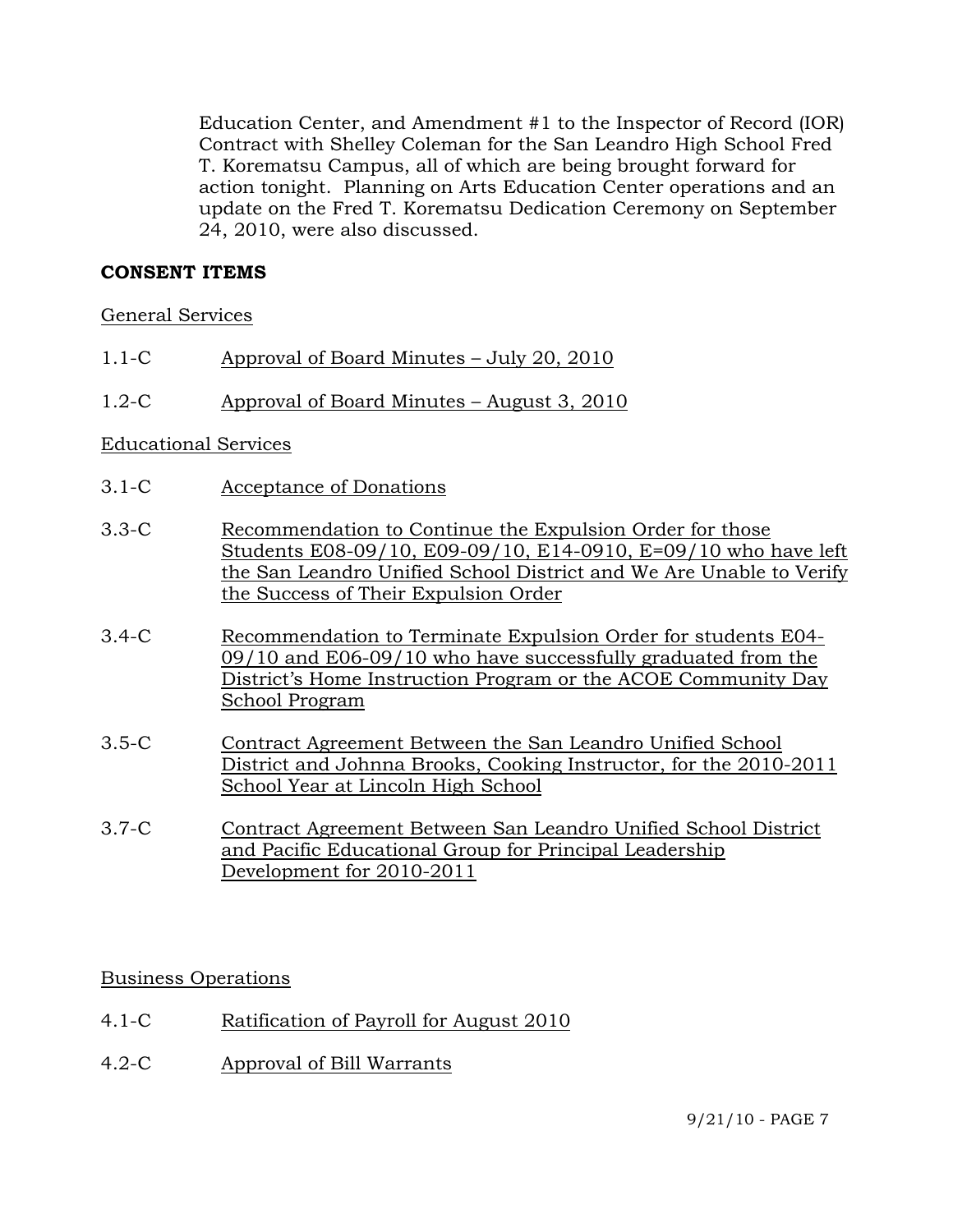- 4.3-C Intra-Budget Transfers and Budget Revisions for August 2010
- 4-C Resolution #10-54 to Declare Certain Equipment Surplus and/or Obsolete

## Facilities and Construction

- 5.2-C Change Order #4 to the Zolman Construction Contract for the Arts Education Center in the amount of \$108,741
- 5.3-C Amendment #1 to the Inspector of Record (IOR) Contract with Shelley Coleman for the Fred T. Korematsu Campus in the amount of \$30,000

On a motion made by Trustee Prola and seconded by Trustee Hague, the Board approved the remaining consent items by a 7-0 vote.

## Human Resources

## 2.1-C Acceptance of Personnel Report

Trustee Prola asked for clarification regarding the .933 FTE music position at Madison & Jefferson, which was addressed by staff.

On a motion made by Trustee Prola and seconded by Trustee Cutter, the Board approved the Acceptance of Personnel Report by a 7-0 vote.

## Educational Services

## 3.2-C Non-Public School/Agency Contracts

Responding to Trustee Mack-Rose's question regarding when it become cost effective to provide services in-house, Interim Superintendent Wong stated that the District continually evaluates program services and student needs on a case by case basis to determine if and when appropriate programs can be offered with the District.

On a motion made by Trustee Mack-Rose and seconded by Trustee Prola, the Board approved the non-public school/agency contracts, by a 7-0 vote.

3.6-C Memorandum of Understanding (MOU) Between the San Leandro Unified School District and TeachBar for the 2010-2011 School Year at San Leandro High School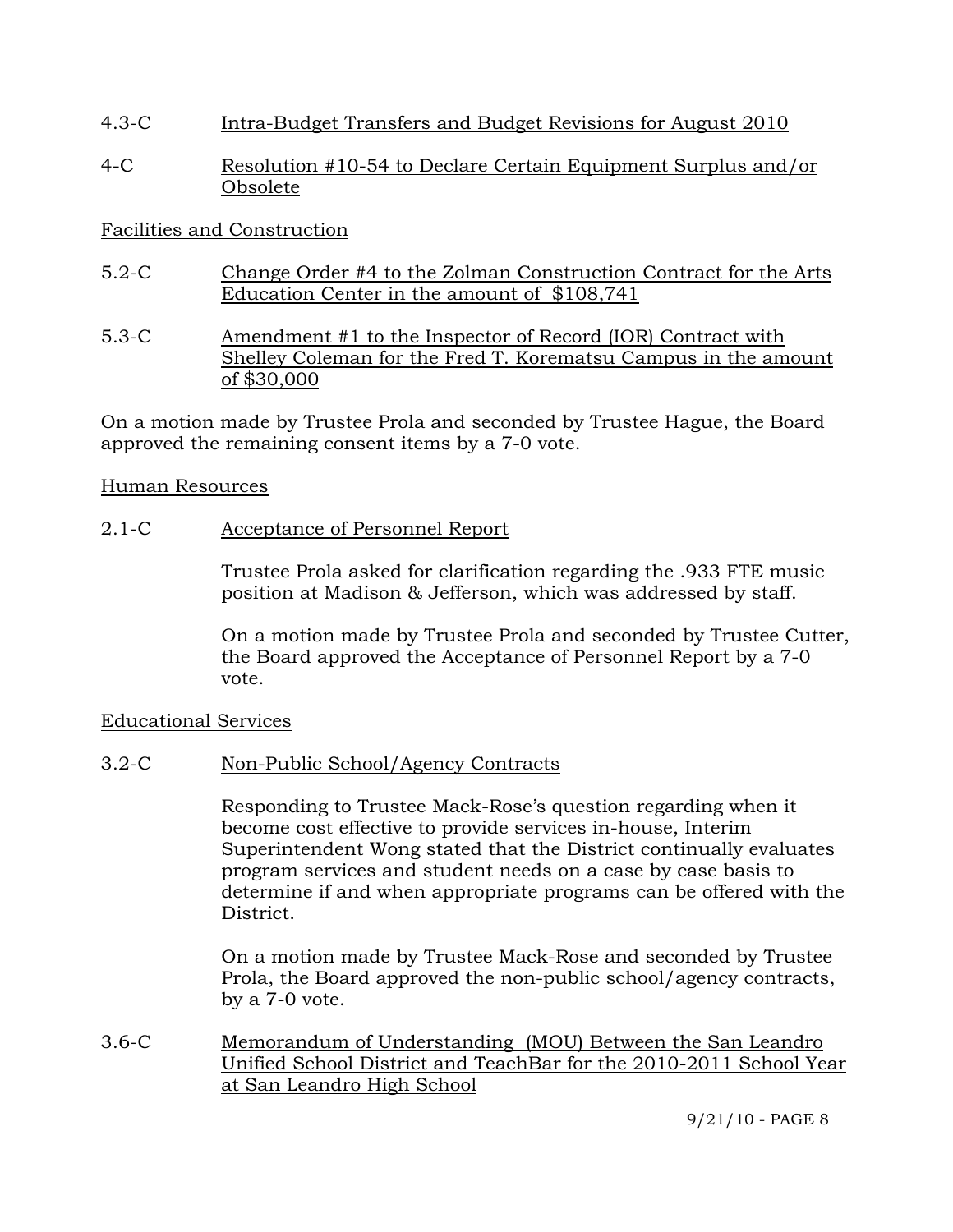Trustee Sullivan noted that on the second page of the contract under 2.1.1, the second sentence should read, "The site coordinator will maintain ongoing communication with "TeachBar" (not "Opera Piccola.")

On a motion made by Trustee Sullivan and seconded by Trustee Mack-Rose, the Board approved the Memorandum of Understanding (MOU) between San Leandro Unified School District and TeachBar for the 2010-2011 school year at San Leandro High School, as amended, by a 7-0 vote.

3.8-C Contract Agreement Between San Leandro Unified School District and Soul Shoppe Elementary Peace Program for Washington Elementary School for 2010-2011 School Year

> Trustee Mack-Rose was concerned that Washington Elementary opted to not include the peacemaking training component as part of their Peace Program, which focuses on training students in grades 3-5 as campus peacemakers, yard duty support, and playground intervention. Staff explained that cost played an integral part in the decision, adding that as the District begins their behavior intervention those areas will be addressed.

On a motion made by Trustee Mack-Rose and seconded by Trustee Cutter, the Board approved the contract agreement between San Leandro Unified School District and Soul Shoppe Elementary Peace Program for Washington Elementary School for the 2010-2011 school year, by a 7-0 vote.

3.9-C Memorandum of Understanding Between the San Leandro Unified School District and Girls Incorporated of Alameda County for the 2010-2011 School Year at Lincoln High School

> Trustee Prola asked if it might be possible to give social studies credit to the girls who are in the pregnancy and parenting classes at Lincoln High School. Staff will explore this idea.

> On a motion made by Trustee Prola and seconded by Trustee Sullivan, the Board approved the Memorandum of Understanding between San Leandro Unified School District and Girls Incorporated of Alameda County for the 2010-2011 school year at Lincoln High School, by a 7-0 vote.

## Facilities and Construction

9/21/10 - PAGE 9 5.1-C Change Order #9 to the Jeff Luchetti Construction Contract for the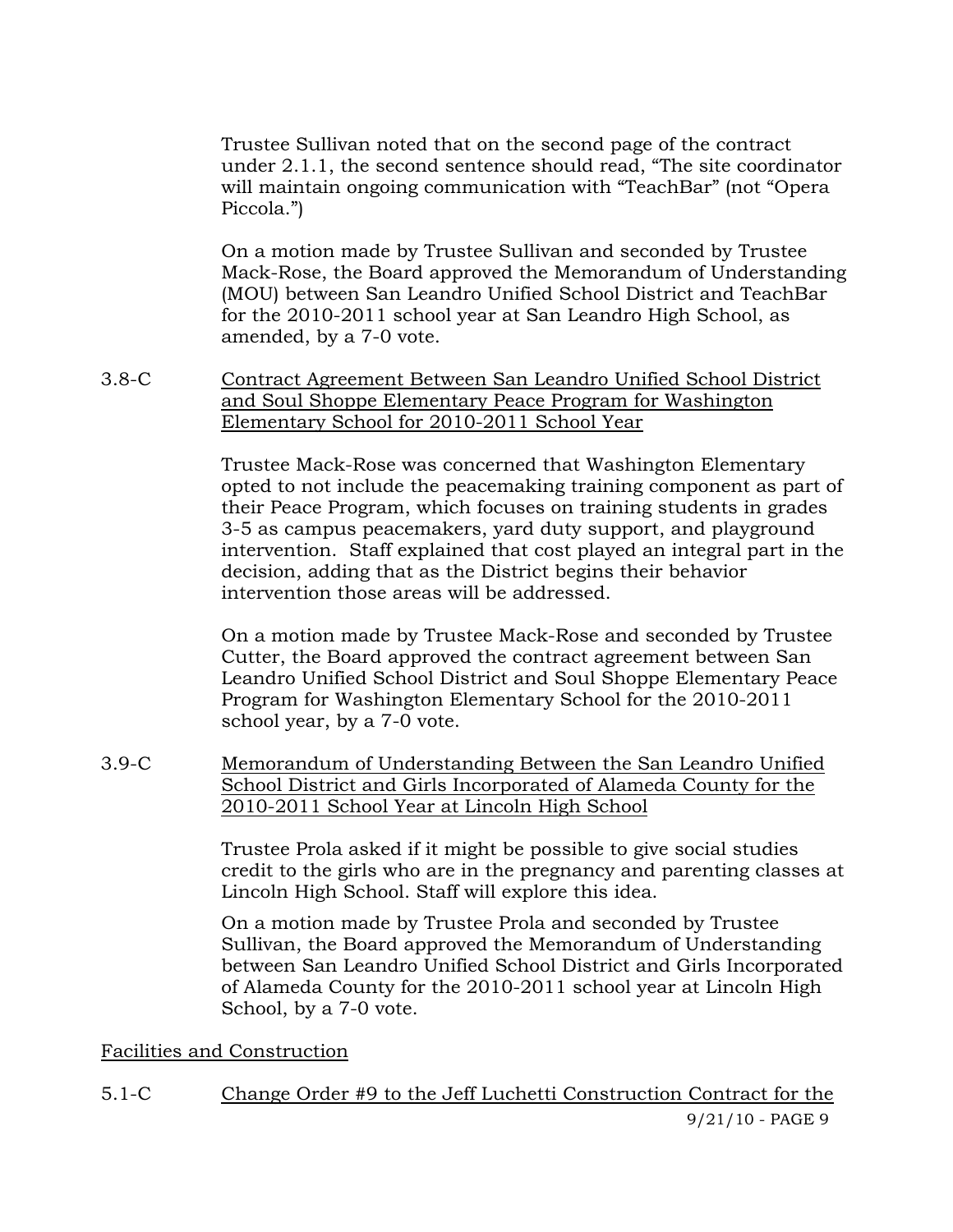Fred T.Korematsu Campus in the amount of \$235,140

Construction management staff provided clarification and a detailed explanation in response to concerns raised by Trustee Prola regarding a number of proposed changes, particularly those related to leaking windows and by Trustee Mack-Rose regarding the cost of revising the landscape design to meet updated water conservation requirements to further reduce turf areas and increase low water plants.

On a motion made by Trustee Prola and seconded by Trustee Cutter, the Board approved Change Order #9 to the Jeff Luchetti Construction Contract for the Fred T.Korematsu Campus in the amount of \$235,140, by a 7-0 vote.

5.4-C Change Order #1 to the DL Falk Construction Contract for the San Leandro High School Business Academy and Open Space Project in the amount of \$74,073

> Trustee Katz-Lacabe, pulled this item on behalf of the Student Board member, who asked if landscaping was part of the project list with regards to the open space, and if so, when would that be addressed.

> Construction management staff explained that the project was initially identified as the Open Space Project; however the Career Technical Education (CTE) grants enabled the creation of a Business Academy, at which time, the project was expanded and the sequence was flipped. This year the focus will be the Business Academy with the open space phase beginning this summer or next.

> On a motion made by Trustee Katz-Lacabe and seconded by Trustee Almonte, the Board approved Change Order #1 to the DL Falk Construction Contract for the San Leandro High School Business Academy and Open Space project in the amount of \$74, 073 by a 7- 0 vote.

# **ACTION**

## Facilities and Construction

5.1-A Increase Hours of the Measure B Communications Outreach Specialist by One Day a Week, for a Total of 12 Additional Days

> Trustee Cutter explained that with the impending opening of the Arts Education Center, there is much work that needs to be done. Currently the District has a Communications Outreach Specialist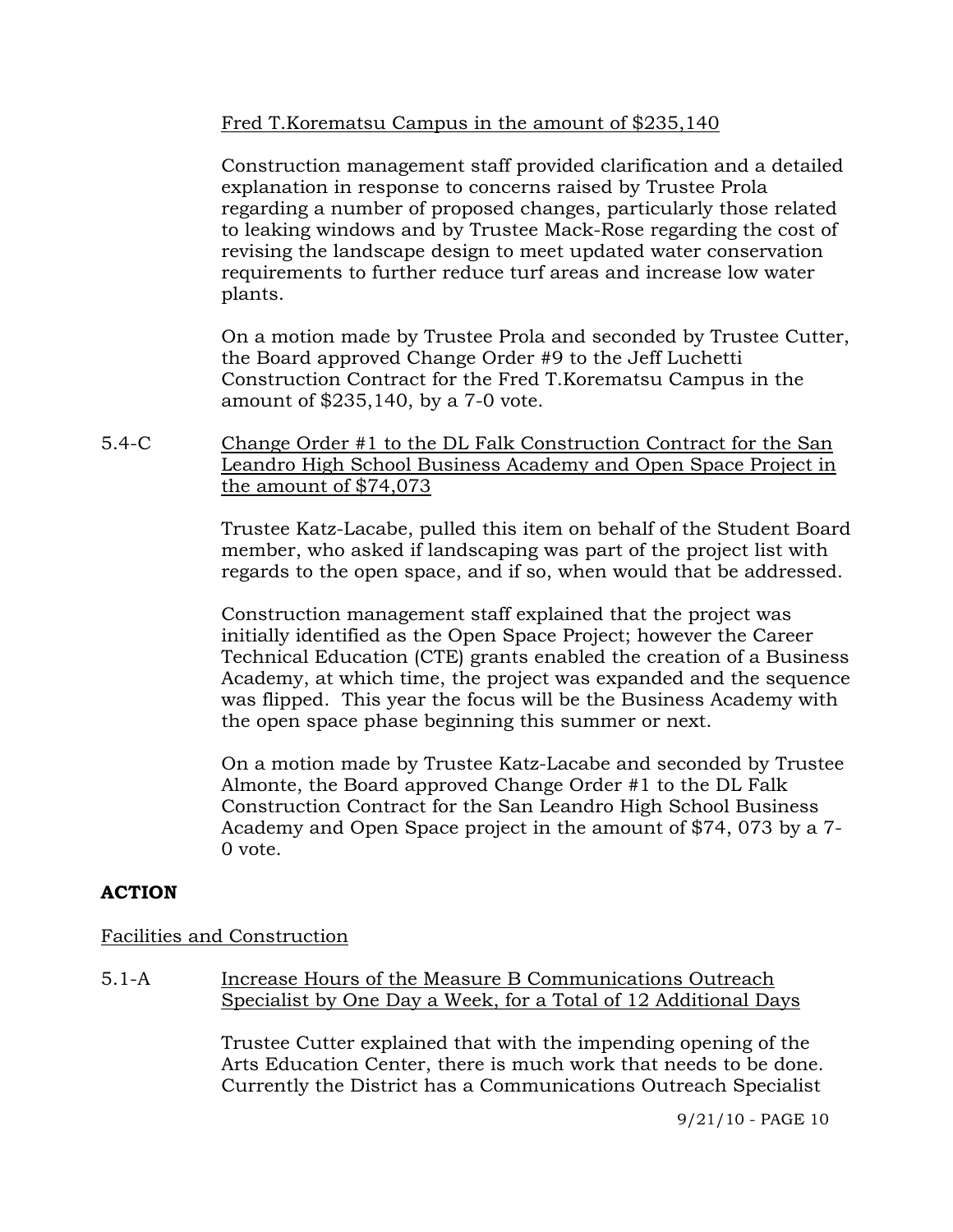who is working 30% for the Measure B Bond (1.5 days per week). It is estimated that an additional day each week, for a total of 12 days, would be needed to ensure that the theater will be fully functioning once it opens. Staff checked with Bond Counsel, who said that this would be a legitimate Measure B expense.

On a motion made by Trustee Sullivan and seconded by Trustee Hague, the Board approved increasing the hours of the Measure B Communications Outreach Specialist by one day for a total of 12 additional days, by a 7-0 vote.

## **CONFERENCE**

## General Services

1.1-CF Resolution#10-55 in Support of the City of San Leandro Measure Z Temporary Emergency Funding

## **PUBLIC COMMENT**

 Jim Prola, San Leandro City Councilmember, addressed the Board on the events of their September 20 Council meeting where the City Council was expected to endorse Measure M; however, the Measure was pulled from the consent calendar due to a May 2004 guideline that made it policy not to take a stand on items that the city has not co-authored or cosponsored and that until the guideline was reviewed by the city's Rules Committee, the Council did not want to take an official position. Mr. Prola noted that the Rule's Committee (of which he is a member) is scheduled to meet on September 28. On October 4, the resolution is scheduled to be brought back for consideration by the Council.

 Mr. Prola also spoke in support of the City's Measure, and shared the Measure Z Talking Points, stating that if the measure does not pass, the school District will lose one Security Resource Officer (SRO), and funds that protect and maintain essential City services and programs such as fire and 911 emergency response times, neighborhood police patrols, library hours and programs, youth after school and senior programs, and other general City services that would be in jeopardy of being cut.

The Board discussed and considered adopting Resolution #10-55 in Support of the City of San Leandro Measure Z Temporary Emergency Funding.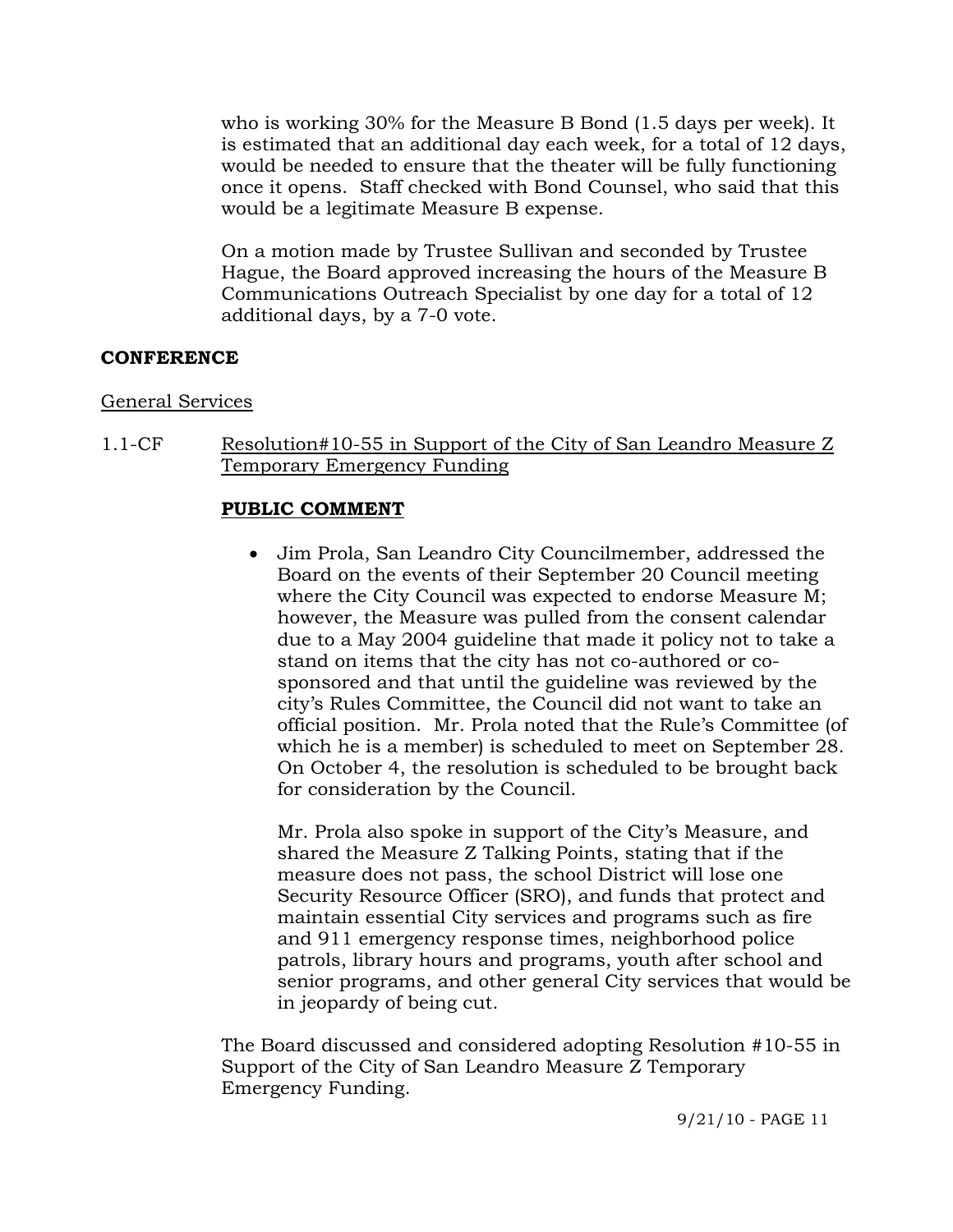Comments shared by the Board included:

- The most important thing of this Resolution is that "Whereas, the San Leandro Board of Education will continue to partner with the City of San Leandro for the betterment of the whole community"
- This measure will maintain the quality of life in San Leandro
- It will maintain vital services for our students and City
- Without this measure, the District may loose the Crossing Guard Program
- We need to make sure that the safety of the citizens and visitors of San Leandro are our highest priority
- It's important to offer solutions to the community and this is one way
- Our role as school board members is to consider what's best for our schools and our community
- Our schools and our students will not succeed unless the schools and the City work together on measures like this

On a motion made by Trustee Mack-Rose and seconded by Trustee Sullivan, the Board adopted Resolution#10-55 in Support of the City of San Leandro Measure Z Temporary Emergency Funding by a 7-0 vote.

3.2-CF Resolution #10-59 In Support of "International Walk or Roll to School Week," October 4-8, 2010

# **PUBLIC COMMENT**

- Mark Hamilton, San Leandro High School counselor, commented on the intersection of 136th and Bancroft. He encouraged the Board to partner with the City for some type of traffic signal now that students are traveling back and forth between the two campuses.
- Michael Gregory, City Councilmember, commended the Board for recognizing the importance of health and well-being of the District's students by bringing forward this resolution. Referring to the City's Bicycle/Pedestrian Master plan which has been the vehicle to receiving additional funding, Mr. Gregory encouraged the Board to consider developing a safe routes to school strategic plan, set goals, and key objectives outside of the grant cycles, and form an ongoing steering committee at each school site, until the schools are engaged at all levels.

Mr. Gregory thanked the Board for their efforts and support

9/21/10 - PAGE 12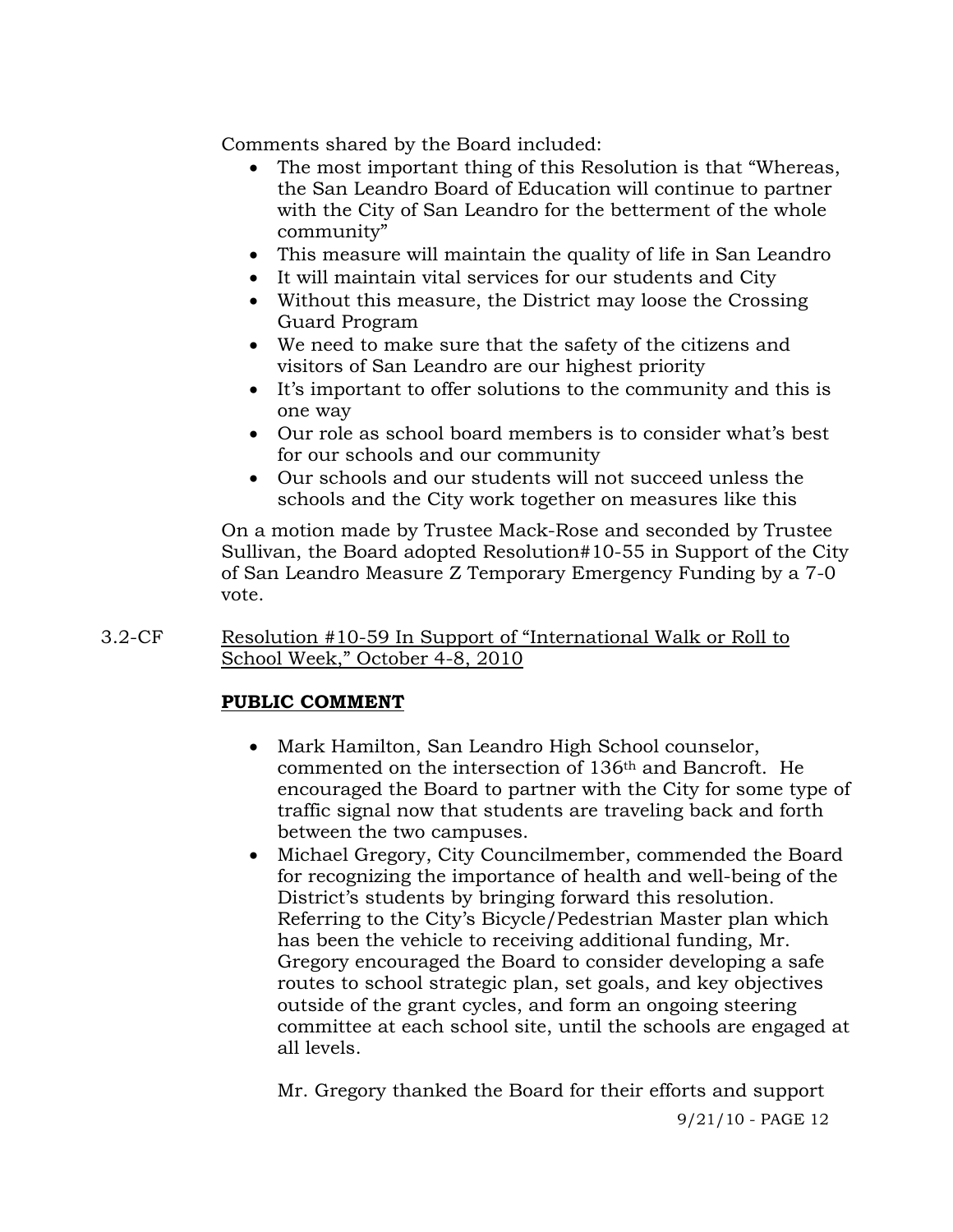for Measure Z and our youth.

Following public comments, the Board discussed and considered adopting Resolution #10-59 in Support of "International Walk or Roll to School Week," October 4-8, 2010.

Trustee Prola recently learned from Superintendent Cathey that the program is not mandated and currently five schools participate. The Superintendent did indicate that there is currently a movement to encourage all schools (particularly at the elementary level) to get involved.

Trustee Mack-Rose commented that Washington Elementary has been involved in this program for several years. She was concerned, however, that there are certain areas on Bancroft Avenue where the bicycle lanes are not clearly marked.

On a motion made by Trustee Prola and seconded by Trustee Sullivan, the Board adopted Resolution #10-59 In Support of "International Walk or Roll to School Week," October 4-8, 2010, by a 7-0 vote.

## Human Resources

2.1-CF Resolution #10-57 Reduction or Elimination of Specially Funded Classified Services

> On a motion made by Trustee Cutter and seconded by Trustee Almonte, the Board adopted Resolution #10-57 Reduction or Elimination of Specially Funded Classified Services by a 7-0 vote.

## **INFORMATION ITEMS**

Business Operations

4.1-I Miscellaneous Receipts

Miscellaneous receipts in the amount of \$8,473,053.56 have been deposited in the Treasury of Alameda County.

## **ADDITIONAL SUGGESTIONS AND COMMENTS FROM BOARD MEMBERS**

 Trustee Hague was happy to hear that the elementary Back-To-School night was a success.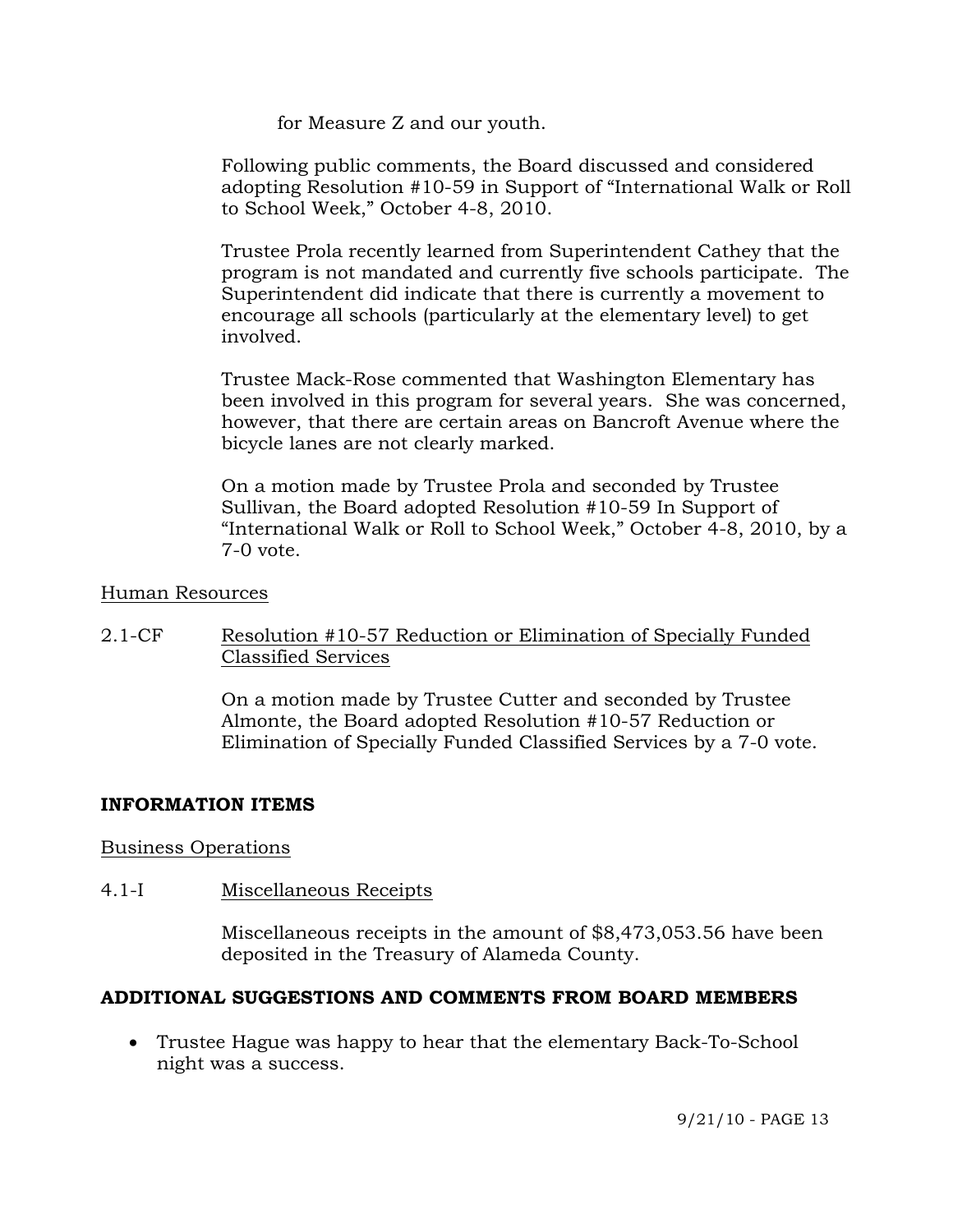She shared concerns raised by the parents at the high school regarding the Wednesday bell schedule and the impact to the 1st period (formally A period) students who, once the period is completed are directed to the library or cafeteria until they can rejoin the campus (following the collaboration period), adding that the students are also unhappy with the schedule.

 Trustee Almonte commented on the dilapidated condition of the Wilson Elementary School marquee sign. Superintendent Cathey noted that at this point staff is in contact with the PTA and they are exploring the cost and options to replace that marquee; however, a timeline has not been established.

He commented that the Board recently agreed by consensus that the District would be participating in The Great California Shakeout Drill scheduled for October 21. The Superintendent will provide an update on how the District-wide drill will be conducted, adding that schools are currently in the process of registering.

 Trustee Sullivan commented that she is looking forward to the dedication of the Fred T. Korematsu Campus on September 24 and has been personally inviting some of the neighbors in her area.

She commented that she recently attended a retirement dinner for San Leandro Police Officer Tai Nguyen. Remembering when he was very active in the DARE program, Trustee Sullivan asked that the Board might recognize him for his dedication and service to our students.

 Trustee Mack-Rose Monday commented that she observed Coach Jack Nelson run into the San Leandro High School quad as part of his 60-mile walk/run from AT&T Park to the Oakland Coliseum, benefiting the sports programs, noting that over \$7,000 was raised.

In addition, Trustee Mack-Rose asked for a volunteer to attend the Budget Advisory Committee meeting, as an observer, tomorrow from 3:30-5:00 p.m. as Trustee Hague and she are not available. Trustee Katz-Lacabe stated that he would try to attend the meeting in their absence.

Trustee Mack-Rose received consensus to the following requests:

- 1. In light of a dress code issue that occurred at Muir Middle School recently, staff will review the dress code policy and then forward to the Policy Committee who will revisit the policy for consistency and reasonableness.
- 9/21/10 PAGE 14 2. She attended the "Race to Nowhere" screening, and hosted a discussion group at her home afterwards. The Board will consider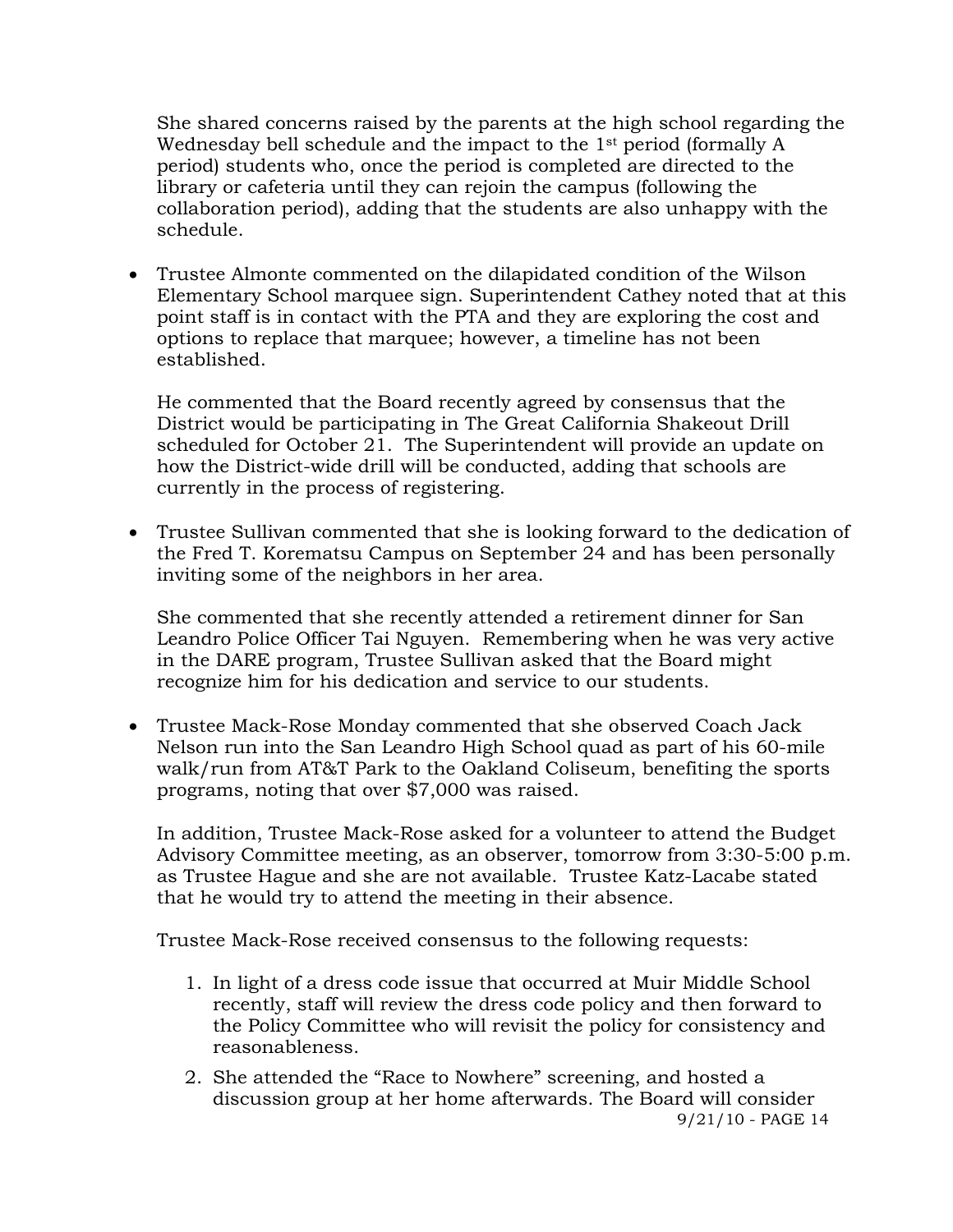using one of the tentative study sessions to address this movie and invite the public to have a serious discussion about the District's homework policy.

 Trustee Cutter attended the Measure M kickoff at Councilmember Michael Gregory's home.

She asked if it was the expectation that the rolling sign at the Arts Education Center would be for theater use only, would it include publicizing high school events, and if so, suggested Measure B funds could be used to replace the aging high school marquee.

 Trustee Prola remembered that earlier this year the Board received information from Girls' Inc. regarding their study of water fountains and water availability at the high school, noting that currently there is a bill mandating available drinking water for California students. She asked for consensus to have staff to evaluate the situation. Staff said they would include an update in the *Confidentially Speaking*.

On Saturday, September 18, she attended KaBoom!'s Toyan Park Build a Park Day from 8 a.m. to noon, commenting that around 250 people, including many high school students, volunteered their time to help with landscaping, a new picnic area, installation of a play structure and other minor renovations.

Trustee Prola echoed Trustee Cutter's comment regarding the Measure M campaign fundraiser hosted by Councilmember Gregory, reporting that approximately \$5,000 was raised.

She asked for consensus to consider moving the November 2 Board meeting (which is Election Day) to either the next day or to a tentative scheduled training session day the following week. Trustee Hague explained that traditionally, the Board met on election day; however, it was a limited agenda and adjourned early. Trustee Katz-Lacabe will discuss the agenda with the Superintendent.

Trustee Prola noted that she has asked Assistant Superintendent Song Chin-Bendib if there was funding available for registration to send Board members (including newly elected trustees) to the CSBA Conference in December, which will be in San Francisco.

 Trustee Katz-Lacabe asked that the meeting be adjourned in memory of Alameda County Board of Education member Felix Elizalde who recently passed away.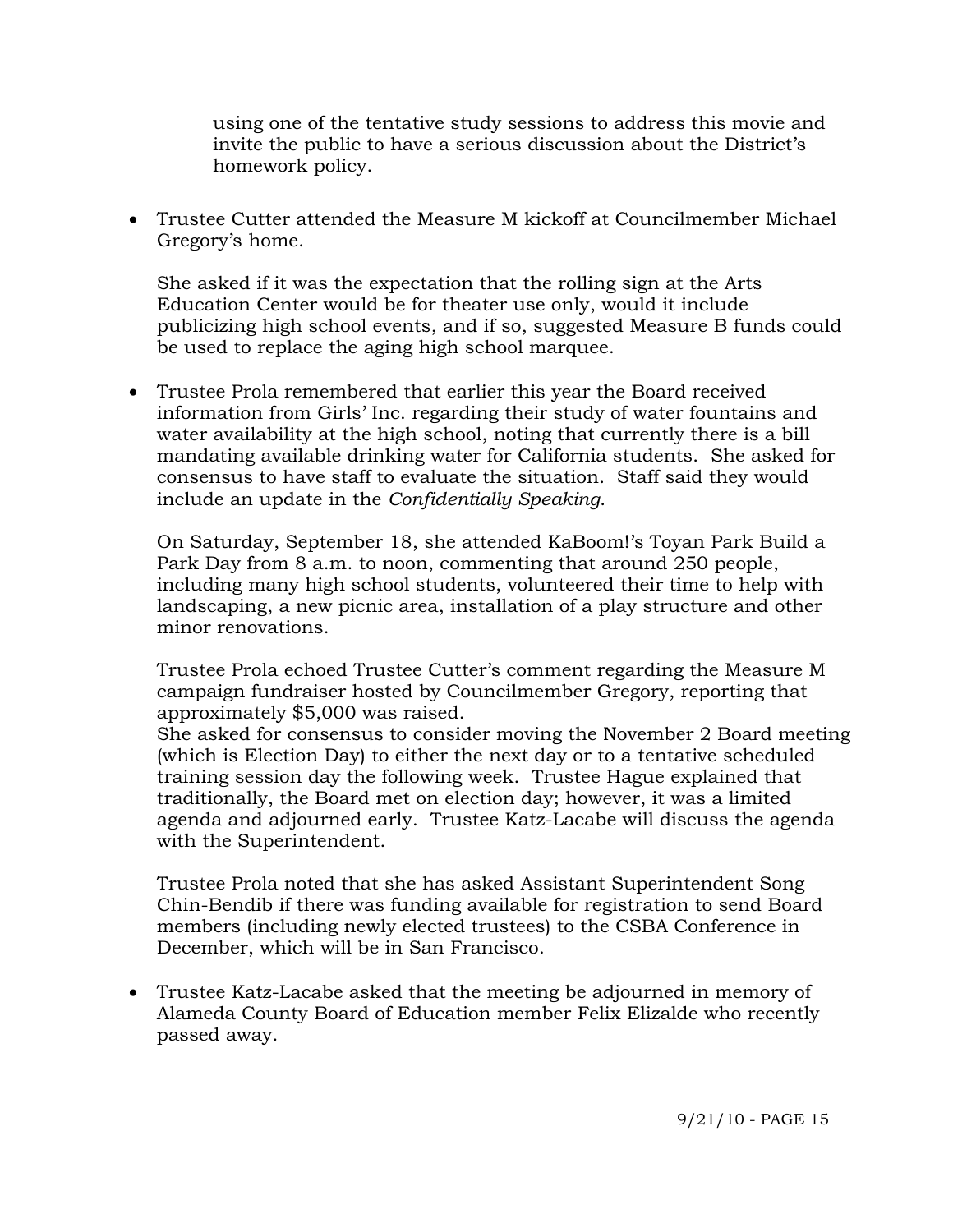• Student Board member Engler agreed with comments made regarding the Wednesday bell schedule at the high school, and the need to address this, adding that he is one of those students who has a class at 7:15 a.m., and indicated that last week there were a number of students who did not go to the "herding areas."

Responding to his question regarding the opening of the Arts Education Center, staff indicated that at this point a date had not been set, but construction is expected to be completed sometime in December or January, with occupation planned for the second semester.

- Trustee Cutter raised a question regarding the timeline for appointing a Board member to fill Trustee Area 6. There was some confusion regarding the interpretation of the Board policy and the information received from CSBA. Trustee Katz-Lacabe stated that he has been in discussions with the Superintendent about preparing for the vacancy sooner rather than later, so that the Board can begin taking pro-active measures so that seat only remains open for a short period of time.
- Trustee Katz-Lacabe thanked the Board for their support of the City's tax measure.

## **ANNOUNCEMENT**

#### **Future Board of Education Meetings**

9/21/10 - PAGE 16 Regular Meeting – October 5, 2010  **Tentative Work Session – October 12, 2010**  Regular Meeting – October 19, 2010 Regular Meeting – November 2, 2010  **Tentative Work Session – November 9, 2010**  Regular Meeting – November 16, 2010 Regular Meeting – December 7, 2010 Special Meeting – December 14, 2010 - 1st Interim Regular Meeting – January 11, 2011  **Tentative Work Session – January 18, 2011**  Regular Meeting – January 25, 2011 Regular Meeting – February 8, 2011  **Tentative Work Session – February 15, 2011**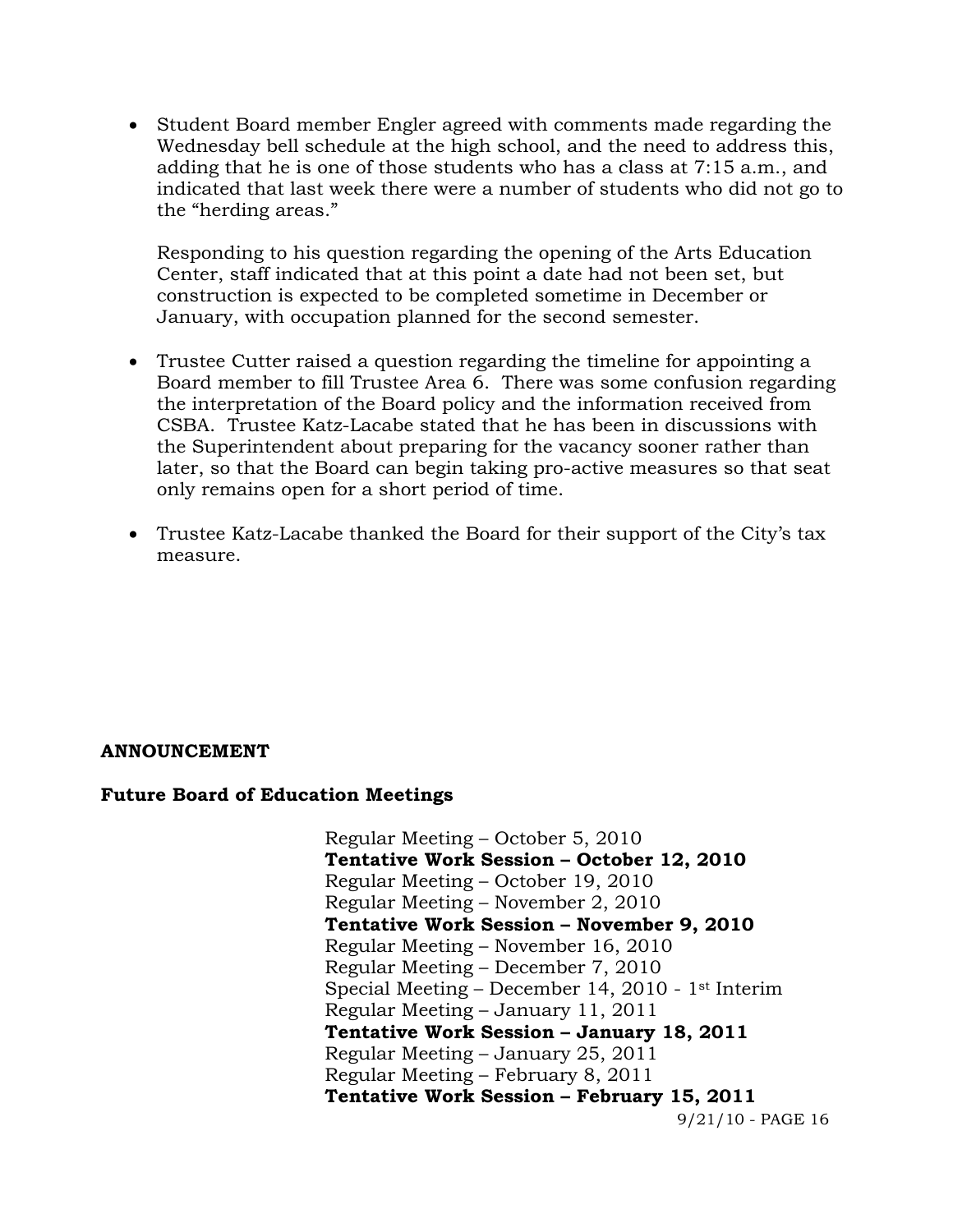Regular Meeting – March 1, 2011  **Tentative Work Session – March 8, 2011**  Regular Meeting – March 15, 2011 Regular Meeting – April 5, 2011 Regular Meeting – April 19, 2011 Regular Meeting – May 3, 2011  **Tentative Work Session – May 10, 2011**  Regular Meeting – May 17, 2011 Regular Meeting – June 7, 2011 Regular Meeting – June 21, 2011 Special Meeting – June 28, 2011 – Adoption Budget